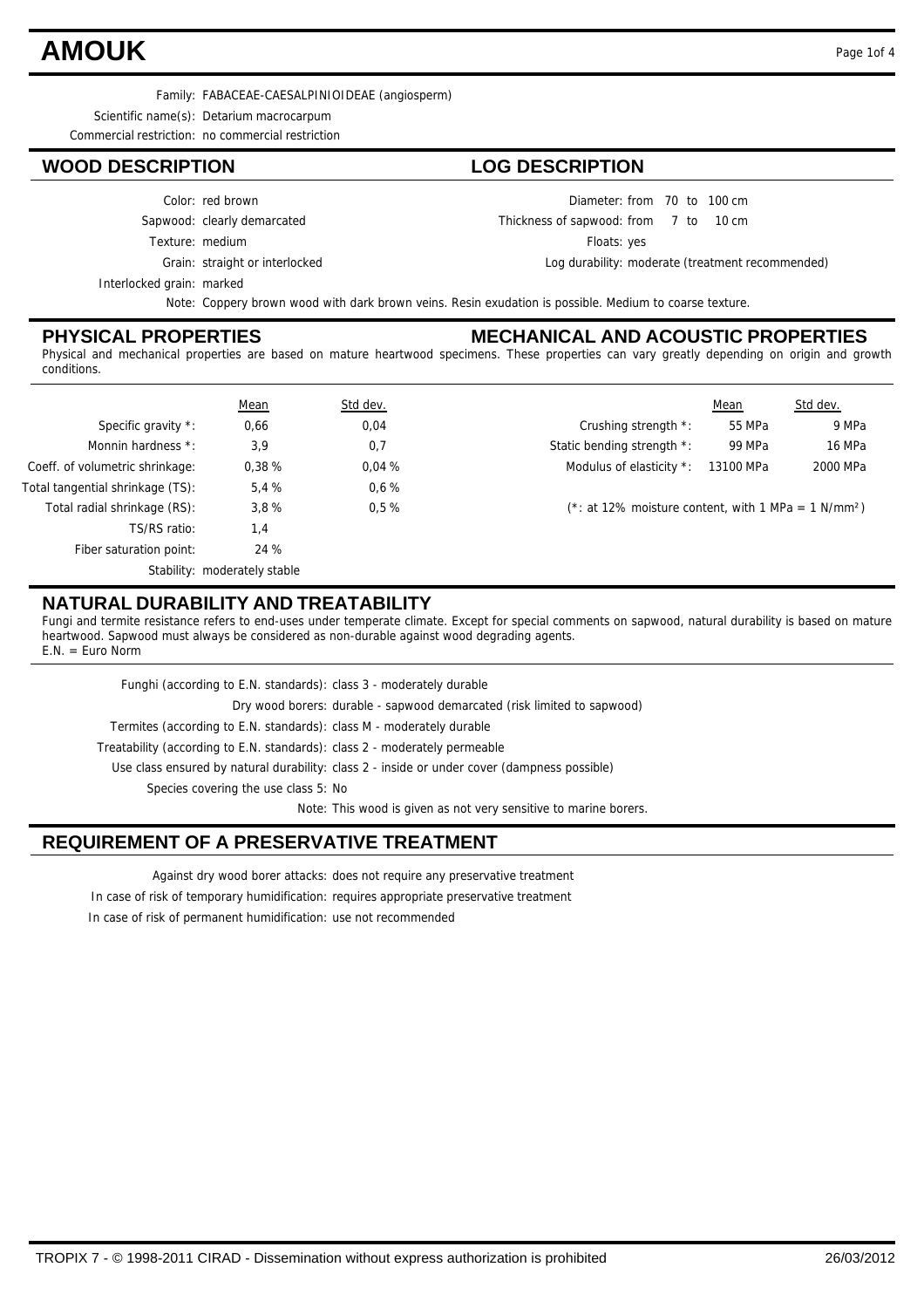### **AMOUK** Page 2/4

#### **DRYING**

| Drying rate: slow               |          | Possible drying schedule: 2 |          |                  |  |
|---------------------------------|----------|-----------------------------|----------|------------------|--|
| Risk of distortion: slight risk |          | Temperature (°C)            |          |                  |  |
| Risk of casehardening: no       | M.C. (%) | dry-bulb                    | wet-bulb | Air humidity (%) |  |
| Risk of checking: slight risk   | Green    | 50                          | 47       | 84               |  |
| Risk of collapse: no            | 40       | 50                          | 45       | 75               |  |
|                                 | 30       | 55                          | 47       | 67               |  |
|                                 | 20       | 70                          | 55       | 47               |  |
|                                 | 15       | 75                          | 58       | 44               |  |

This schedule is given for information only and is applicable to thickness lower or equal to 38 mm. It must be used in compliance with the code of practice.

For thickness from 38 to 75 mm, the air relative humidity should be increased by 5 % at each step.

For thickness over 75 mm, a 10 % increase should be considered.

#### **SAWING AND MACHINING**

Blunting effect: normal

Sawteeth recommended: ordinary or alloy steel

Cutting tools: ordinary

Peeling: good

Slicing: nood

Note: Possible difficulties for sawing and cutting due to the presence of resin. Tools must always be tightly sharpened.

#### **ASSEMBLING**

Nailing / screwing: good but pre-boring necessary

Gluing: correct

Note: Possible difficulties for gluing due to the presence of resin.

#### **COMMERCIAL GRADING**

Appearance grading for sawn timbers: According to SATA grading rules (1996) For the "General Purpose Market": Possible grading for square edged timbers: choix I, choix II, choix III, choix IV Possible grading for short length lumbers: choix I, choix II Possible grading for short length rafters: choix I, choix II, choix III For the "Special Market": Possible grading for strips and small boards (ou battens): choix I, choix II, choix III Possible grading for rafters: choix I, choix II, choix III

#### **FIRE SAFETY**

Conventional French grading: Thickness > 14 mm : M.3 (moderately inflammable) Thickness < 14 mm : M.4 (easily inflammable)

Euroclasses grading: D s2 d0

Default grading for solid wood, according to requirements of European standard EN 14081-1 annex C (April 2009). It concerns structural graded timber in vertical uses with mean density upper 0.35 and thickness upper 22 mm.

#### **END-USES**

Sliced veneer **Interior images** Interior joinery Cabinetwork (high class furniture) Flooring Interior panelling Stairs (inside) Wood-ware Current furniture or furniture components Turned goods **Exterior joinery** Exterior joinery Note: Filling is recommended to obtain a good finish.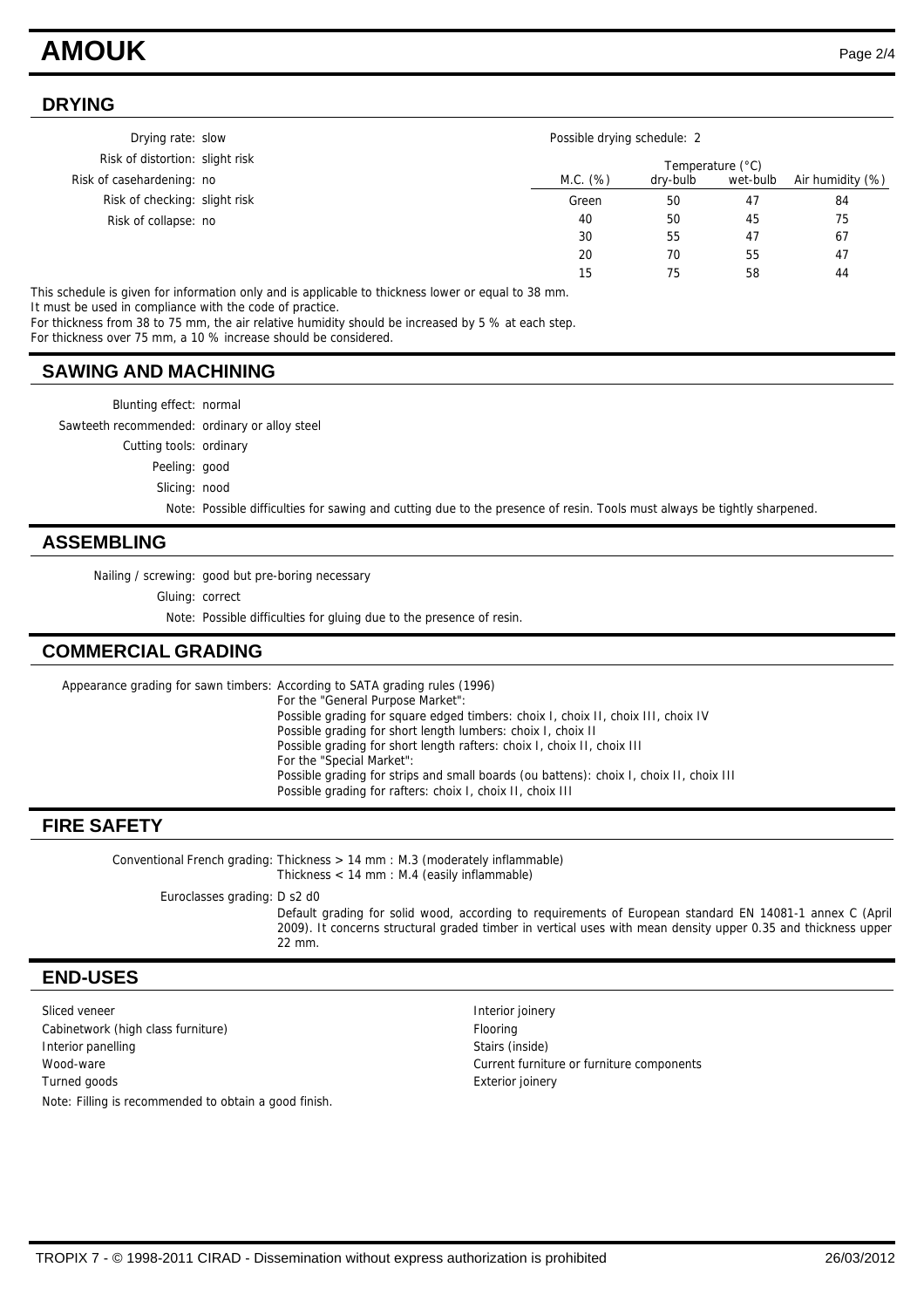## **AMOUK** Page 3/4

### **MAIN LOCAL NAMES**

Country Local name Country Local name Cameroon AMOUK AMOUK Gabon Gabon ABORANZORK Gabon **ENOUK** ENOUK Equatorial Guinea EÑUK